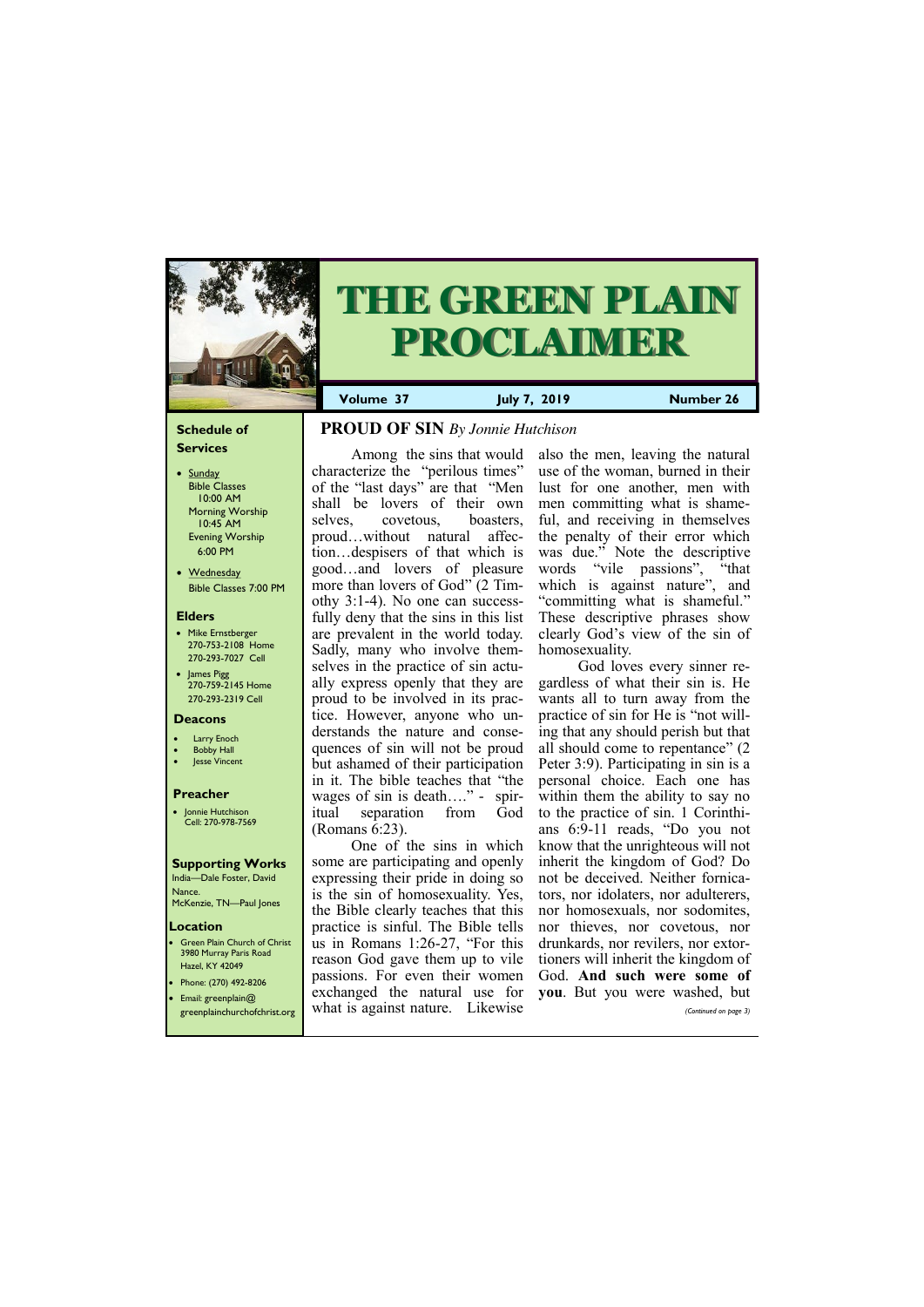## NEWS AND NOTES

- *REMEMBER IN PRAYER: Green Plain members*: Paul Brandon Lori Brandon , Peggy Jarvis, Rex and Margaret Enoch, Will Ed and Faye Travis , Mary Crutchfield, Vickie and Kaitlyn Canter, Joanne Barnes, Frank Towery, Maxine Pool, Hayes and Marjorie Grady, Mary Lowrie, Jim Fielder, Larry Enoch and Jesse and Mary Vincent.
- **Family and Friends:** Betty Pond, Naomi Pigg (Home),, Byron White, Meredith Enoch, Kenneth Mizell, Walter Bryars, Ann Workman, Mike and Dollie Kiser, Will and Nancy Winchester, Dean Carroll, Maryanne Stubblefield, Annie Lyons, Kenzie Murdock, Jim Hutson, Amy Lyons, Janice Canter, Maryanne Pedigrew, Dale Foster, Thomas Cooker, Don and Sherry Blackwell , Neal Parker and Andrea Phillips.
- **Mark Your Calendar**: *Fall Gospel Meeting* with Victor Eskew is scheduled for September 8-12. Fall session of the *School of Biblical Studies* will be conducted for eight consecutive Mondays beginning on September 16th.
- **Pantry items for June** 7—Canned Beets; 14—Pork-n-Beans; 21—Spinach; 28—Paper Towels.
- Remember our **snacks for the hospital program** and place your items in the baskets in the lobby.
- **PASS IT ON!** When you have finished reading this bulletin, why not pass it on to a loved one, friend or neighbor. Use this as a tool to spread the gospel. Or, pick up extra copies to hand or mail to others.
- **See our Facebook page** for announcements, updates and articles. Access to past editions of this bulletin are available on our website at http://greenplainchurchofchrist.org.
- **Mission Work:** Please continue to pray for the preachers this congregation is supporting in India and for Dale Foster, Ronnie Gootan, David Nance, Mike Kiser and Paul Jones in their respective works.
- Watch **"A Bible Answer"** each Sunday morning at 8:00 am on WQWQ TV in Paducah, KY. This program is also available on their website at abibleanswertv.org and on GBN and YouTube**.**
- **June 2019 Anniversaries:** ;**16th** Rex & Margret Enoch **Birthdays: 9th** Eli Salves; **18th** Hayes Grady; **30th** Jim Lowrie; Please let us know if we have left anyone out.
- *Every argument made to justify homosexuality can be used to justify pedophilia which is the sexual desire of adults for children. The direction our nation is going makes one wonder how long it will be before pedophilia is just as accepted as homosexuality. Pray for our nation that our leaders will turn to God—JH.*



**Page 2**

*BIBLE RESEARCH QUESTION*

**This Week: Who sold his "birthright" in order to satisfy his physical hunger?**

**Last Week**: *In the Old Testament, what was "the birthright?"* This word denotes the special privileges and advantages belonging to the first-born son among the Jews. It included a double portion of parental inheritance (Deut.

| $\vert$ 21:15-17), and assuming the judicial authority of the father<br>$(2 \text{ Chron. } 21:3)$ among other privileges. |  |
|----------------------------------------------------------------------------------------------------------------------------|--|
|                                                                                                                            |  |

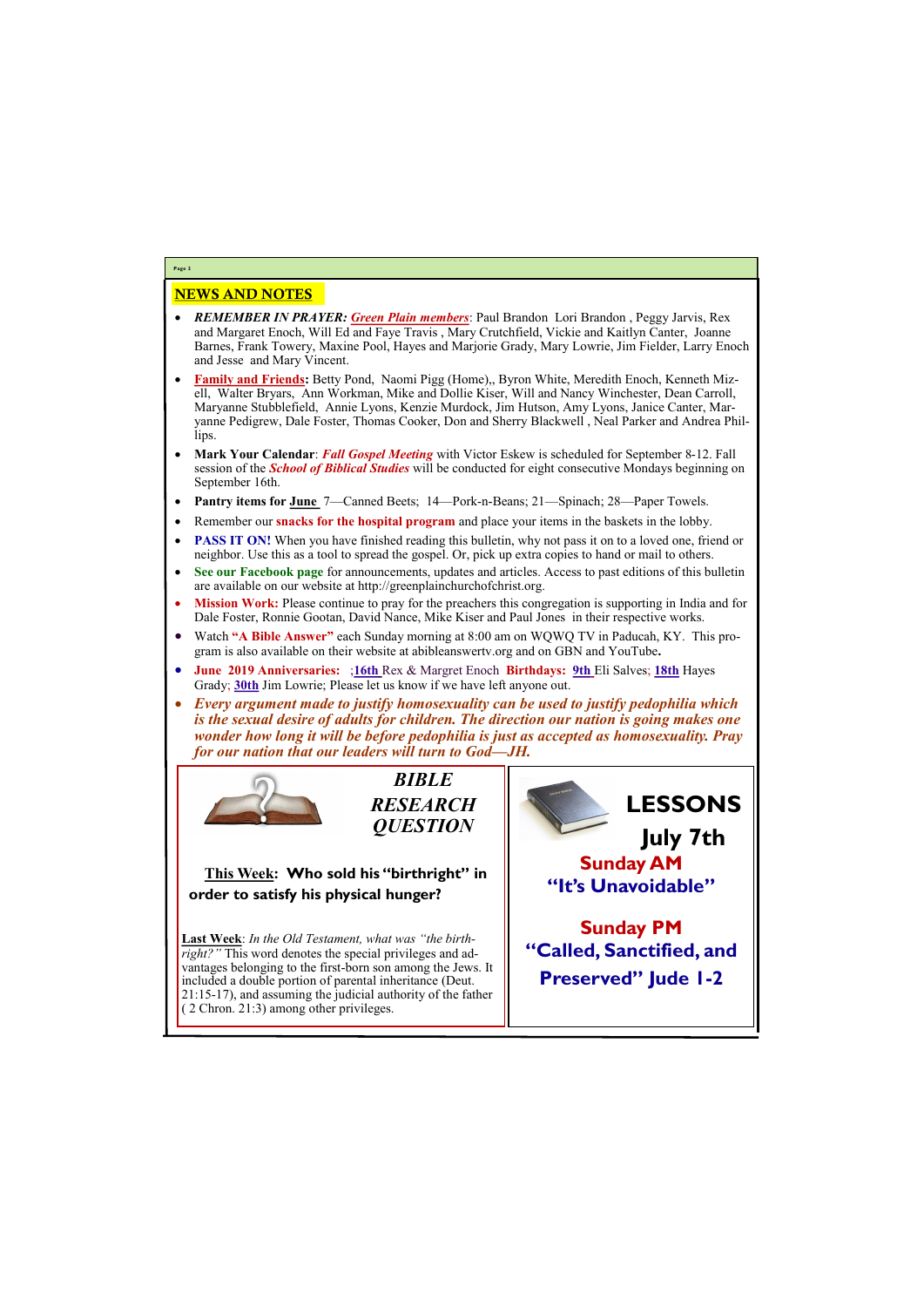**Page 3**

you were sanctified, but you were justified in the name of the Lord Jesus and by the Spirit of our God." These sinners chose to say no to the sins they had been practicing and to receive the forgiveness of their sins through the blood of Jesus.

Dear friend, regardless of your sin, you can cease your participation in it and through obedience to the Lord's commands,

These three questions bring to mind:<br>Is it TRUE? It is NEEDFUL? Is it KIND? **Is it TRUE? It is NEEDFUL? Is it KIND?**

receive His forgiveness. One may be "proud" of his sin now, but when he stands before the judgment seat of Christ his shame will far exceed his pride (2 Corinthians 5:10). Remember these words found in Proverbs 16:18-119*, "Pride goes before destruction, And a haughty spirit before a fall. Better to be of a humble spirit with the lowly, Than to divide the spoil with the proud."* 

#### *(Continued from page 1)*

## **BEFORE YOU CRITICIZE**

When you are disposed to criticize a friend, Just remember, the beginning's not the end; When within this urge you find,

**\_\_\_\_\_\_\_\_\_\_\_\_\_\_\_\_\_\_\_\_\_\_\_\_\_\_\_\_\_\_\_\_\_\_\_\_\_\_\_\_\_\_\_\_\_\_\_\_\_\_\_\_\_\_\_\_\_\_\_\_\_\_\_\_\_\_\_\_\_\_\_\_\_\_\_\_\_\_\_\_\_\_\_\_\_**

#### **THE BEST THING TO DO WITH T HE BIBLE IS TO:**

**KNOW IT IN THE HEAD** Holy Bible **STOW IT IN THE HEART SOW IT IN THE WORLDD SHOW IT IN THE LIFE!**

## **THE PURPOSE OF PAIN**

Walking along a seashore, one is impressed with the smoothness of the stones. All broken pieces of glass, stones, and shells have lost their sharp edges. No ugly points protrude. They have been going through a treatment that has been smoothing and polishing them. The unceasing waves of the sea have been rolling one stone against another, grinding them in the sands; then recoiling, only to repeat the process over and over.

 It is the sea of life, with its waves of adversity that the sharp edges of our lives are removed. It is by rubbing one with another that we learn how to live with others. The trials of life teach us many things.

 In our lives, it is the troubles that roll over us like the waves of the sea that round out our characters. Trouble - keeps us humble. Trouble places us all on the same common ground. Trouble removes from our characters those things which make us sharp and cutting. Trouble makes us easy to live with. The roundness of the stones impress us. The experiences through which they have passed worked this great change in them. It has taken time, but the slow, laborious work has gone on. Every wave of the sea helped in the rounding and grinding process.

 The vicissitudes of this life are a part of God's plan for rounding and polishing our lives, making them fit for existence in His eternal Kingdom.

—Author Unknown

*"For I reckon that the sufferings of this present time are not worthy to be compared with the glory which shall be revealed in us."* **(Romans 8:18).**